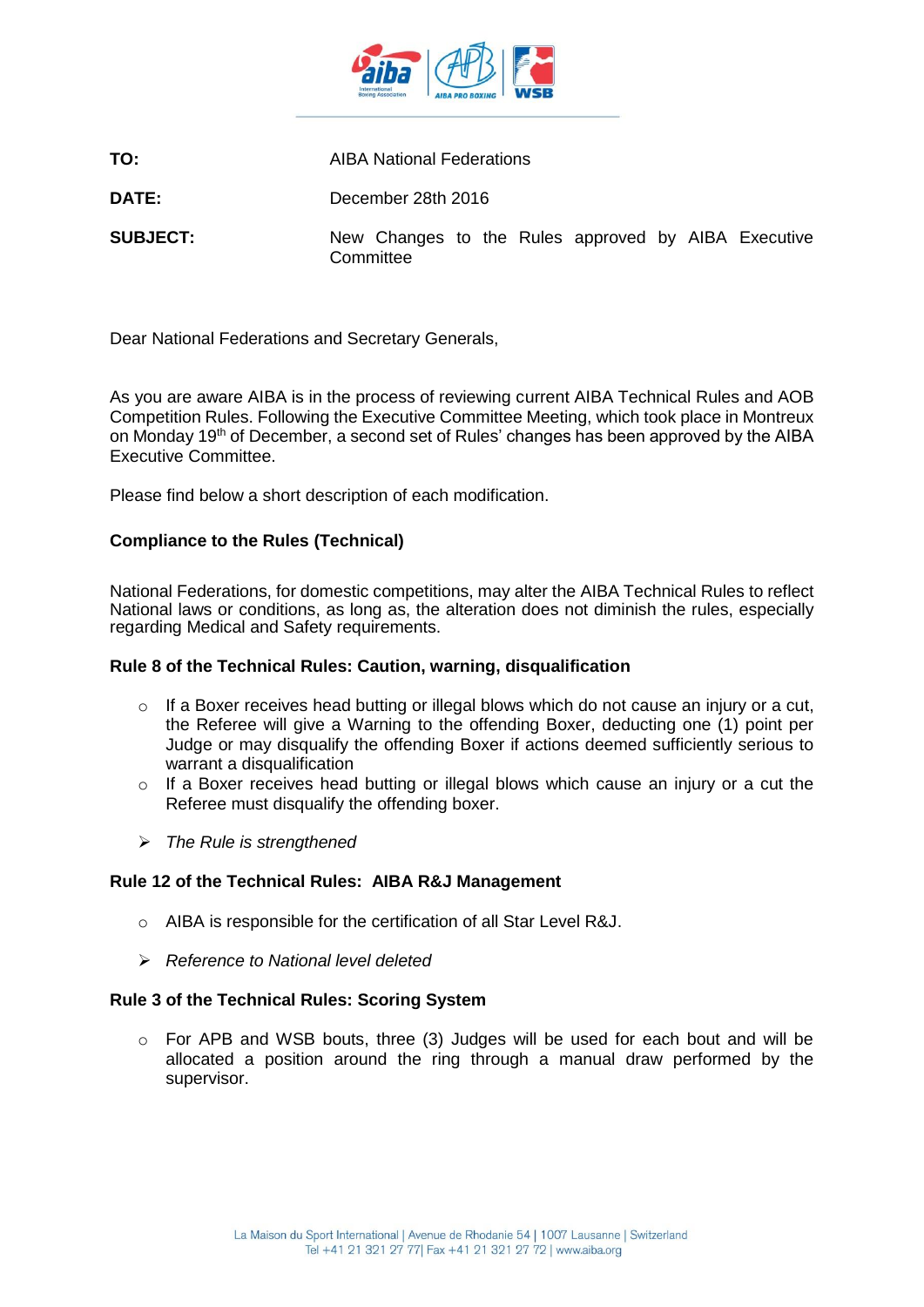

### **Rule 5 of the Technical Rules: Protest**

- $\circ$  AOB If the Supervisor believes that the decision of the referee has been taken in contravention of these Technical Rules and /or of the AOB Competition Rules, the Supervisor must fill in the Bout Review Request Form (as per appendix D) and call for a meeting with the Deputy Supervisors and the RJ Evaluators. The Supervisor must, through the Bout Review Request Form, inform both concerned Team Delegations immediately of the decision.
- *The Rule is simplified*

### **Compliance to the Rules (AOB)**

National Federations, for domestic competitions, may alter the AOB Competition Rules to reflect National laws or conditions, as long as, the alteration does not diminish the rules, especially regarding Medical and Safety requirements.

#### **Rule 15 of the AOB Competition Rules: AIBA Cutman**

- o When appointed to competitions without Headguards, the AIBA Cutman controls the handwraps, prepared by the Coaches and intervenes only if necessary. He oversees the work of the Team's cutmen at the corner and provides advice to the Seconds if necessary. The AIBA Cutman also conducts Handwrap Workshops, Seminar or Courses for Coaches.
- o When appointed to competitions with Headguards, the AIBA Cutman conducts Handwraps Workshops, Seminars or Courses for Coaches.
- *The role of the AIBA Cutman evolves, as the team's cutman is now empowered to treat his own boxer during the breaks.*

## **Rule 5.8 of the AOB Competition Rules: Bout Schedule**

- $\circ$  At the request of the Host Broadcaster, and in agreement with the Supervisor, the bout schedule of a given day can be amended, so that boxers from a same nationality box consecutively within the same session, even if they were originally planned in two different sessions. This arrangement is possible as long as the two following conditions are met:
	- $\circ$  The new bout schedule is communicated to the teams one day before the scheduled bout.
	- $\circ$  If one bout is moved from a session to another session, the bout of the next direct opponent shall be moved as well.
- *This change aims to better market our sport.*

#### **Rule 6 of the AOB Competition Rules: Duration and Number of Rounds**

 $\circ$  In all AOB Elite Men and Women and Youth Boys and Girls Competitions, the Bouts must consist of three (3) rounds of three (3) minutes each.